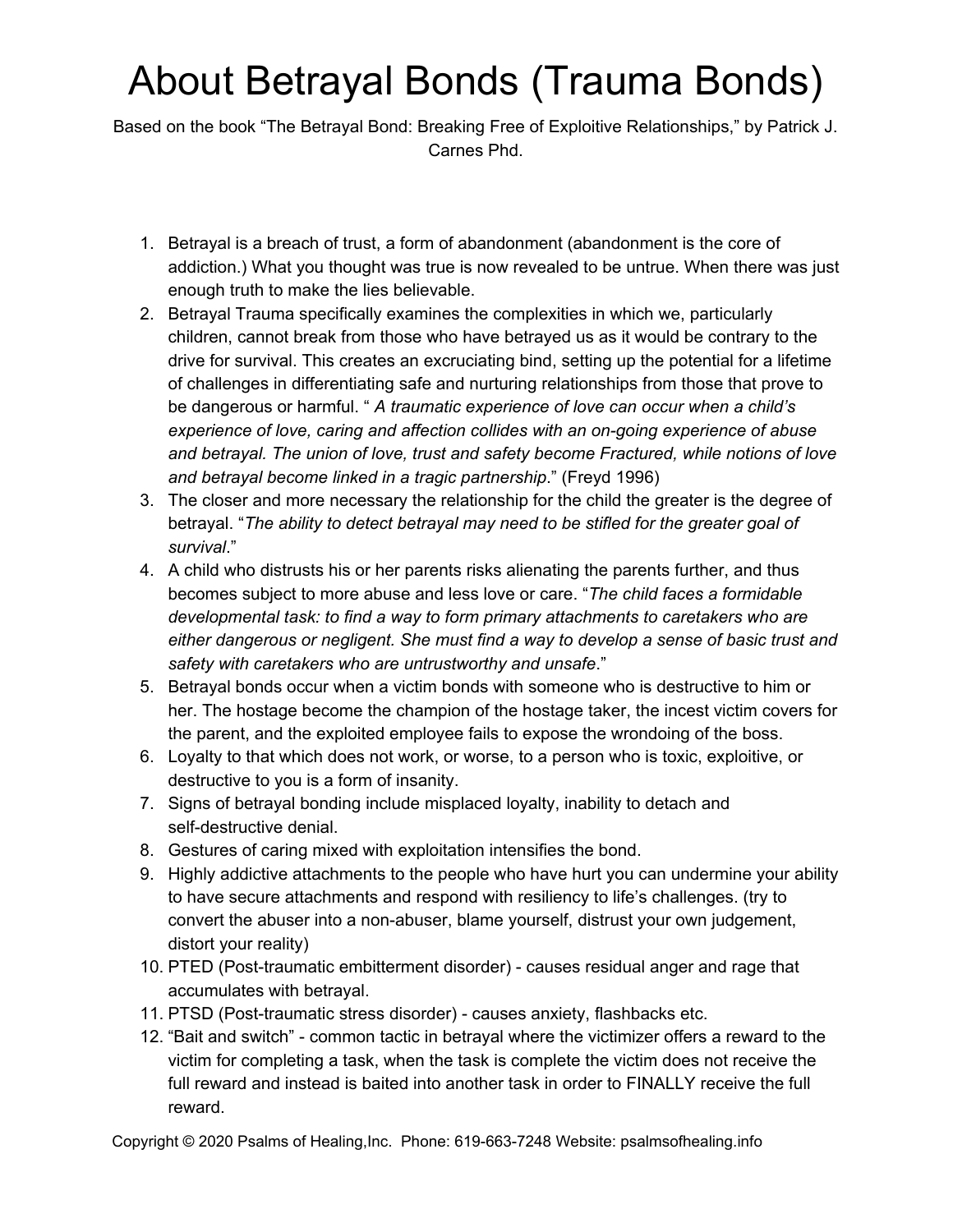Betrayal bonds are most common in these areas:

- Domestic violence
- Dysfunctional marriages
- Exploitation in the workplace
- Clergy exploitation
- Litigation
- Kidnapping
- Hostage situations
- Cults
- Addictions (alcohol, drugs, gambling, sex, eating, high-risk behavior)
- Incest
- Physical abuse
- emotional/verbal/psychological abuse
- Sexual abuse
- Sibling relationship struggles
- Online exploitation

## Kinds of Betrayal

#### **Betrayal by Seduction -**

Seduction is high warmth with low intention. The lack of intention covers for the risks. There are four different kinds of relationships with different warmth and intention levels.

*High Warmth and High Intention:*

These relationships are committed and involved Agreements are clear and rewarding Feelings are excited and enthusiastic Trust is high Rewards are immediate or concrete Risk is mutually shared

*Low Warmth and High Intention:*

Relationships are goal-oriented rather than people-oriented Agreements are clear but emotionally detached Feelings are disconnected or unemotional

Copyright © 2020 Psalms of Healing,Inc. Phone: 619-663-7248 Website: psalmsofhealing.info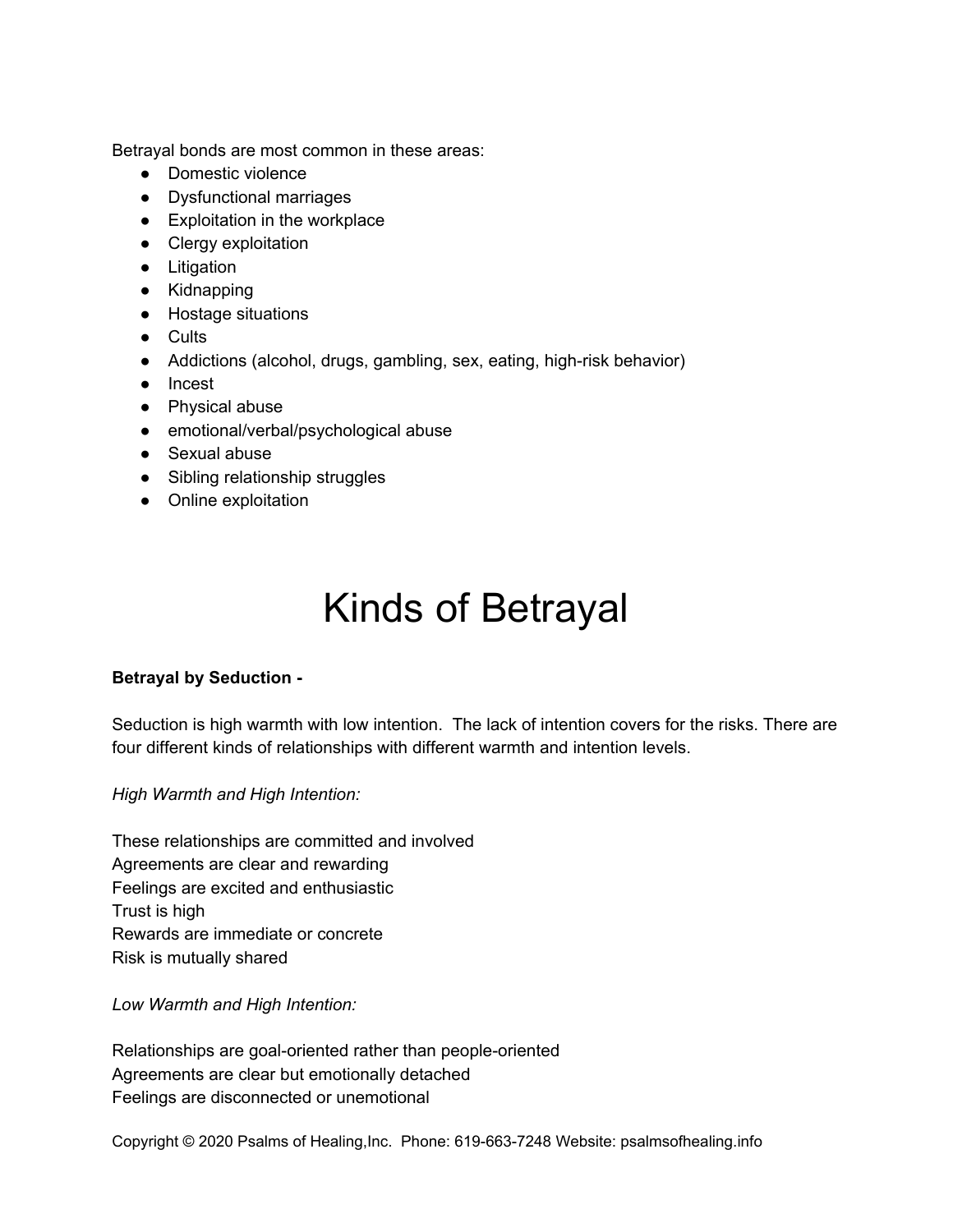There is trustworthiness Rewards are specified and reliable Risk is minimal

*High Warmth and Low Intention:*

Relationships are manipulative and exploitive Agreements are ill-defined, unclear, or tentative Feelings are anxious and intense Trust depends often o exaggerated or unreal promises Rewards are in the future and often conditional Risk is often one-sided

*Low Warmth and Low Intention:*

Relationships are inscrutable and disengaged Agreements are short term and difficult to negotiate Feelings are absent There is high distrust Rewards are minimal There is no risk since little is asked

#### **Betrayal by Terror -**

If the abuser cannot achieve their goals by seduction, there is always Terror.

*Fear immobilizes and deepens attachment. It escalates attraction and arousal. It provides addictive intensity and obsession.*

Terror works even better when coupled with seduction.

This looks like a high warmth and low intention relationship where lots of promises are made, the addict "falls for you" hard and fast, the relationship is sped up. You move in together, talk about getting married, and everything is perfect. He seems like your prince, knight in shining armor, love of your life and everything you had hoped for. Attentive, thoughtful, loving, obsessed with you etc. Then one day he gets angry for no reason and hits you, or threatens you (physically, verbally, covertly).. But then he apologizes profusely later and cries, says it will never happen again and that he wants to marry you right away.

Next thing you know you are stuck in a relationship with a possessive, angry, unpredictable, abusive partner who threatens you. But you love him so much...and he loves you too.. He tells you all the time. He is just misunderstood.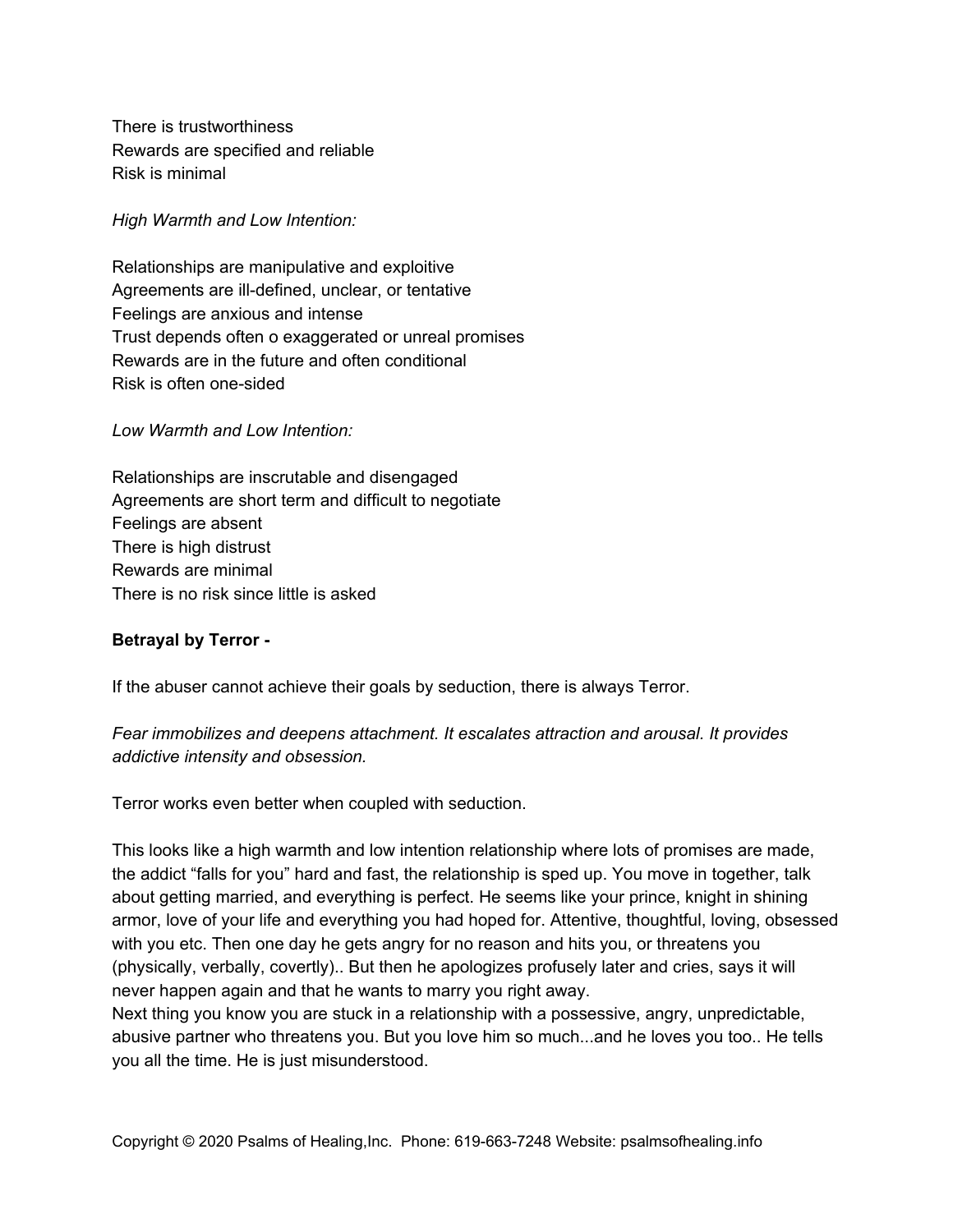Sound familiar? This is incredibly common. This is why women stay. The pattern is so addictive, the addict is so addictive. What they **promise** you is so addictive.

*Seduction, Shame and self-doubt erode whatever sense of self the person had. The combination of seduction and fear is a potent combination used to distort personal judgment.*

#### **Betrayal by Power -**

*Trauma Bonding* is defined as: "*The evolution of emotional dependency between two persons of unequal power - an adult and a child, within a relationship characterized by periodic sexual abuse. The nature of this bond is distinguished by feelings of intense attachment, cognitive distortions and behavioral strategies of both individuals that paradoxically strengthen and maintain the bond.*"

What incest and sexual harrassment have in common is the exploitation by people in power of those who are vulnerable to them. If you are not equal in power, then by definition you are vulnerable. This Vulnerability is critical to trauma bonding. The misuse of power, which includes terror and seduction, induces fear, anxiety, and self-doubt - All critical aspects of trauma reactivity.

#### **Betrayal by Intimacy -**

Betrayal my intimacy occurs when the person who is in power over you exploited the intimacy that you have. Being betrayed by the trust that you have in someone.

#### **Betrayal by Spirit -**

Betrayal by the spirit occurs when the person who betrays the victim also plays a critical role in the resources the victim has for defining meaning. The victim's spiritual path is blocked. Victims commonly will try to find meaning out of what happens to them. Such as, "why do bad things happen to good people?" It is a far more troubling question when the cause of the problem is supposed to be the resource for the answer.

*People are always searching for meaning. That search, and the vulnerability it produces may be used as a part of the seduction or the promise to victims.*